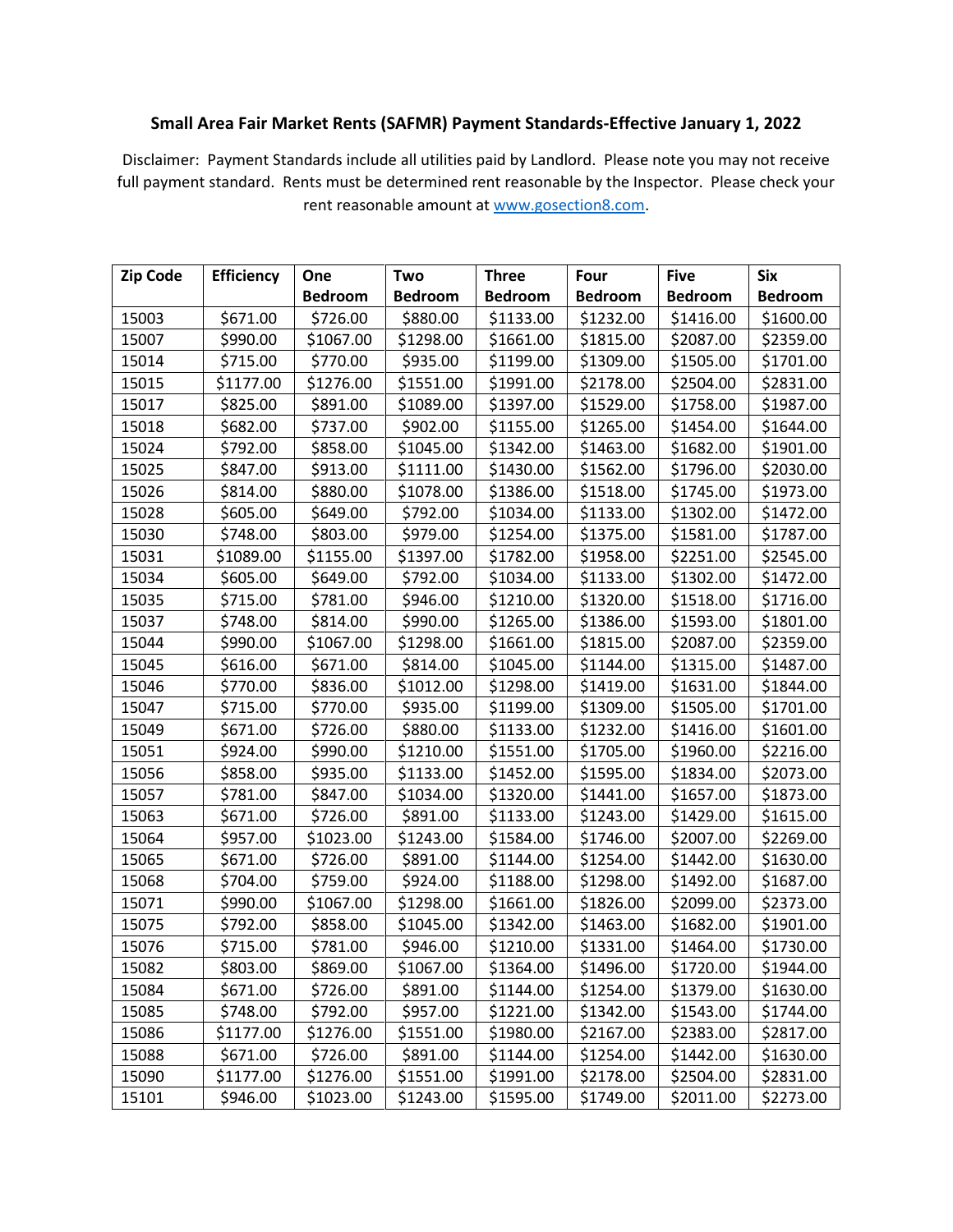| 15102 | \$891.00 | \$968.00  | \$1177.00 | \$1507.00  | \$1650.00 | \$1897.00 | \$2145.00 |
|-------|----------|-----------|-----------|------------|-----------|-----------|-----------|
| 15104 | \$616.00 | \$671.00  | \$814.00  | \$1045.00  | \$1144.00 | \$1315.00 | \$1487.00 |
| 15106 | \$825.00 | \$891.00  | \$1089.00 | \$1397.00  | \$1529.00 | \$1758.00 | \$1987.00 |
| 15108 | \$935.00 | \$1012.00 | \$1232.00 | \$1584.00  | \$1727.00 | \$1986.00 | \$2245.00 |
| 15110 | \$693.00 | \$748.00  | \$913.00  | \$1166.00  | \$1287.00 | \$1480.00 | \$1673.00 |
| 15112 | \$638.00 | \$693.00  | \$847.00  | \$1089.00  | \$1188.00 | \$1366.00 | \$1544.00 |
| 15116 | \$814.00 | \$880.00  | \$1078.00 | \$1386.00  | \$1518.00 | \$1745.00 | \$1973.00 |
| 15120 | \$704.00 | \$759.00  | \$924.00  | \$1188.00  | \$1298.00 | \$1492.00 | \$1687.00 |
| 15122 | \$682.00 | \$737.00  | \$902.00  | \$1155.00  | \$1265.00 | \$1454.00 | \$1644.00 |
| 15126 | \$781.00 | \$836.00  | \$1023.00 | \$1309.00  | \$1441.00 | \$1657.00 | \$1873.00 |
| 15127 | \$825.00 | \$891.00  | \$1089.00 | \$1397.00  | \$1529.00 | \$1758.00 | \$1987.00 |
| 15129 | \$902.00 | \$979.00  | \$1188.00 | \$1529.00  | \$1672.00 | \$1922.00 | \$2173.00 |
| 15131 | \$770.00 | \$836.00  | \$1012.00 | \$1298.00  | \$1419.00 | \$1631.00 | \$1844.00 |
| 15132 | \$715.00 | \$781.00  | \$946.00  | \$1210.00  | \$1331.00 | \$1530.00 | \$1730.00 |
| 15133 | \$715.00 | \$781.00  | \$946.00  | \$1210.00  | \$1331.00 | \$1530.00 | \$1730.00 |
| 15135 | \$715.00 | \$770.00  | \$935.00  | \$1199.00  | \$1309.00 | \$1505.00 | \$1701.00 |
| 15136 | \$726.00 | \$781.00  | \$957.00  | \$1232.000 | \$1342.00 | \$1543.00 | \$1744.00 |
| 15137 | \$671.00 | \$726.00  | \$891.00  | \$1144.00  | \$1254.00 | \$1442.00 | \$1630.00 |
| 15139 | \$825.00 | \$891.00  | \$1089.00 | \$1397.00  | \$1529.00 | \$1758.00 | \$1987.00 |
| 15140 | \$605.00 | \$649.00  | \$792.00  | \$1034.00  | \$1133.00 | \$1302.00 | \$1472.00 |
| 15142 | \$902.00 | \$968.00  | \$1177.00 | \$1507.00  | \$1661.00 | \$1910.00 | \$2159.00 |
| 15143 | \$891.00 | \$968.00  | \$1177.00 | \$1507.00  | \$1650.00 | \$1897.00 | \$2145.00 |
| 15144 | \$704.00 | \$759.00  | \$924.00  | \$1188.00  | \$1298.00 | \$1492.00 | \$1687.00 |
| 15145 | \$660.00 | \$715.00  | \$869.00  | \$1111.00  | \$1221.00 | \$1404.00 | \$1587.00 |
| 15146 | \$913.00 | \$979.00  | \$1199.00 | \$1540.00  | \$1683.00 | \$1935.00 | \$2187.00 |
| 15147 | \$726.00 | \$781.00  | \$957.00  | \$1232.00  | \$1342.00 | \$1543.00 | \$1744.00 |
| 15148 | \$638.00 | \$693.00  | \$847.00  | \$1089.00  | \$1188.00 | \$1366.00 | \$1544.00 |
| 15202 | \$803.00 | \$869.00  | \$1056.00 | \$1353.00  | \$1485.00 | \$1707.00 | \$1930.00 |
| 15205 | \$858.00 | \$935.00  | \$1133.00 | \$1452.00  | \$1595.00 | \$1834.00 | \$2073.00 |
| 15209 | \$781.00 | \$847.00  | \$1034.00 | \$1331.00  | \$1452.00 | \$1669.00 | \$1887.00 |
| 15210 | \$770.00 | \$836.00  | \$1012.00 | \$1298.00  | \$1419.00 | \$1631.00 | \$1844.00 |
| 15212 | \$792.00 | \$858.00  | \$1045.00 | \$1342.00  | \$1463.00 | \$1682.00 | \$1901.00 |
| 15214 | \$803.00 | \$869.00  | \$1056.00 | \$1353.00  | \$1485.00 | \$1707.00 | \$1930.00 |
| 15215 | \$781.00 | \$847.00  | \$1034.00 | \$1331.00  | \$1452.00 | \$1669.00 | \$1887.00 |
| 15216 | \$913.00 | \$979.00  | \$1199.00 | \$1540.00  | \$1683.00 | \$1935.00 | \$2187.00 |
| 15218 | \$781.00 | \$836.00  | \$1023.00 | \$1309.00  | \$1441.00 | \$1657.00 | \$1873.00 |
| 15220 | \$913.00 | \$979.00  | \$1199.00 | \$1540.00  | \$1683.00 | \$1935.00 | \$2187.00 |
| 15221 | \$814.00 | \$880.00  | \$1067.00 | \$1364.00  | \$1496.00 | \$1720.00 | \$1944.00 |
| 15223 | \$682.00 | \$737.00  | \$902.00  | \$1155.00  | \$1265.00 | \$1454.00 | \$1644.00 |
| 15225 | \$715.00 | \$770.00  | \$935.00  | \$1199.00  | \$1309.00 | \$1505.00 | \$1701.00 |
| 15226 | \$803.00 | \$869.00  | \$1056.00 | \$1353.00  | \$1485.00 | \$1707.00 | \$1930.00 |
| 15227 | \$682.00 | \$737.00  | \$902.00  | \$1155.00  | \$1265.00 | \$1454.00 | \$1644.00 |
| 15228 | \$858.00 | \$935.00  | \$1133.00 | \$1452.00  | \$1595.00 | \$1834.00 | \$2073.00 |
| 15229 | \$847.00 | \$913.00  | \$1111.00 | \$1430.00  | \$1562.00 | \$1796.00 | \$2030.00 |
| 15234 | \$781.00 | \$847.00  | \$1034.00 | \$1331.00  | \$1452.00 | \$1669.00 | \$1887.00 |
| 15235 | \$858.00 | \$935.00  | \$1133.00 | \$1452.00  | \$1595.00 | \$1834.00 | \$2073.00 |